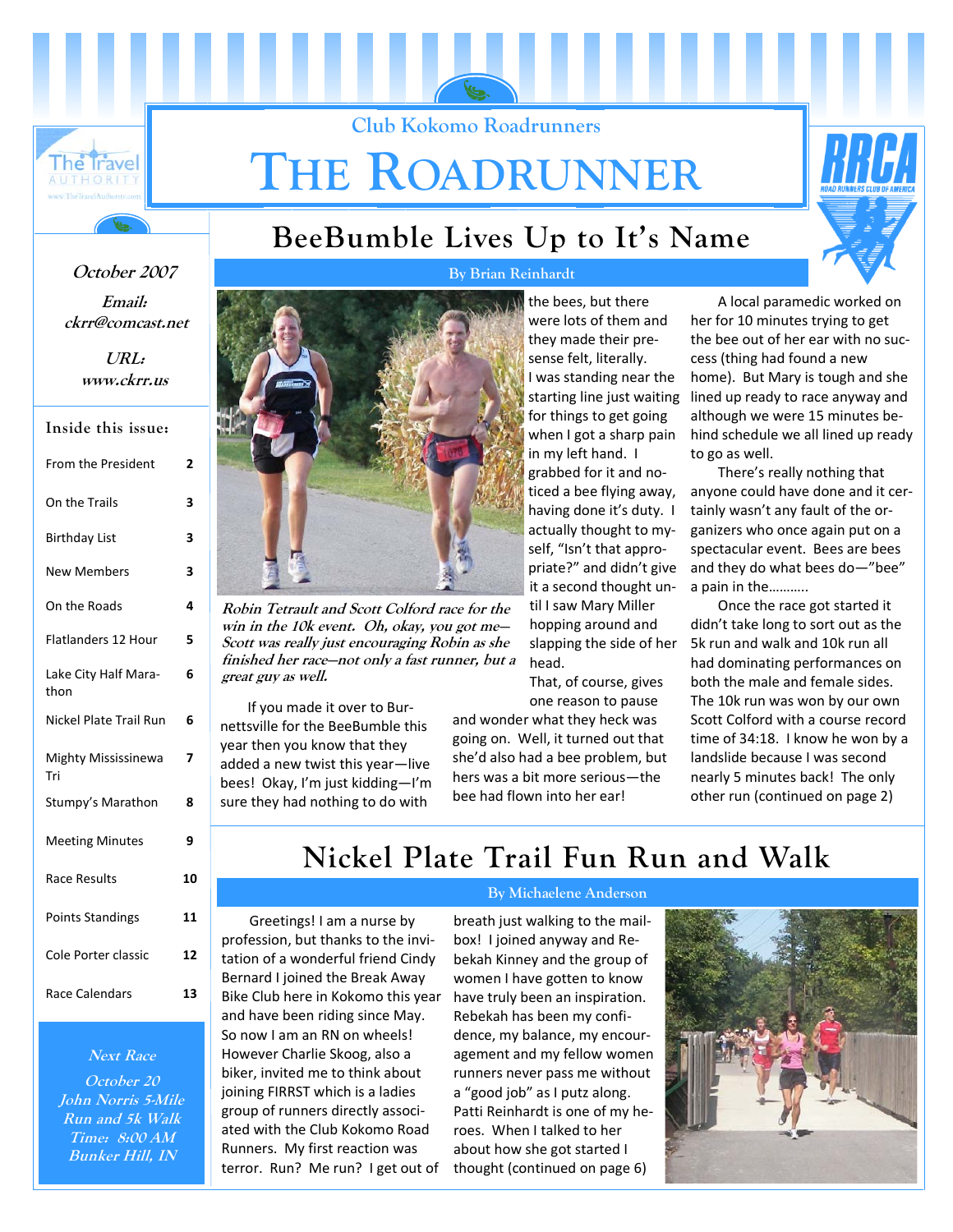### **From the President**

#### **By William Irvin**

prayers. Sara is a wonderful person and would love it if her running family would take just a minute out of you day. You can email Sara at saramiler@earthlink.net. We are all praying for you Sara ‐ keep your spirits up!

#### CY2008 Race Schedule

The 2008 race calendar has been voted on and approved by those who attended the September meeting. There are two possible additions to the race schedule, Kim Adair's Scholarship Run (or Kim's Run) and CAM Race out at Oakbrook Park. More information was requested on these two races prior to offi‐ cially adding them both to the race schedule. One definite addition to the race schedule was a Club Run on the Nickel Plate Trail in Peru directed by Brian Reinhardt. All races for the 2008 calendar year can be seen on the official race calendar.

#### Mississinewa TRI

Great job to those who tackled the Mighty Missississenwa Triathlon! Congratula‐ tions to Larry Brown and the Department of

Natural Resources (DNR) crew for another great year. Race conditions for race day were temps in the 70's-80's with high humidity, but overcast skies. For more on the Mighty Mississinewa TRI read Ron Moore's article.

October 1, 2007 Club Meeting Agenda

‐At the September meeting, more in‐ formation was requested on the printer for the Club to begin printing their own news‐ letter prior to making a vote. Once the in‐ formation has been reviewed the vote will take place.

‐2008 Race schedule will be officially set for the 2008 calendar year with the in‐ formation requested from Kim Adair's Scholarship Run and from the CAM Run. If the information requested is not provided the runs will be taken off the race schedule for 2008 and reviewed again for 2009.



**Seth Daugherty was back from St Louis and came in 2nd in the 5k event.** 

**BeeBumble (continued)** 

won by a club member was a drug‐induced Mary Miller pulling out a resounding win in 32:29.

I'm sure I men‐ tioned this last year and I'll mention it again this year but you've got to add this race to your schedule for next year. They really do put on a wonderful event and EVERYONE goes away happy. From the friendly faces that greet *from the waist up.* you at every turn, to



**More than one of you will understand why I only show "Chicken Legs" Steve Wand** 

the well organized packet pick‐up, to the amazing goodie bag, to the plentiful post race feed, to the very nice awards everything is done top notch and without a hitch.

It was a group of our walkers that turned us on to this race last year and convinced us to add it to our race calendar. It sure was a good idea. We had 37 club members last year and were up to 54 this year—

an indication that word of mouth about how good this race is does work. It's already been added to the calendar for next year so try to be there if you want to enjoy a great small town run and walk.



**Pat Robertson was one of the walkers who convinced us to add the BeeBumble to our race schedule.** 

From the President

As most of you know Sara Miller has been battling cancer for quite some time now. She is again going through a very rough period of time and she is really in need of our support. Please take a moment and send Sara an email letting her know that you are thinking of her and that she is in your thoughts and especially your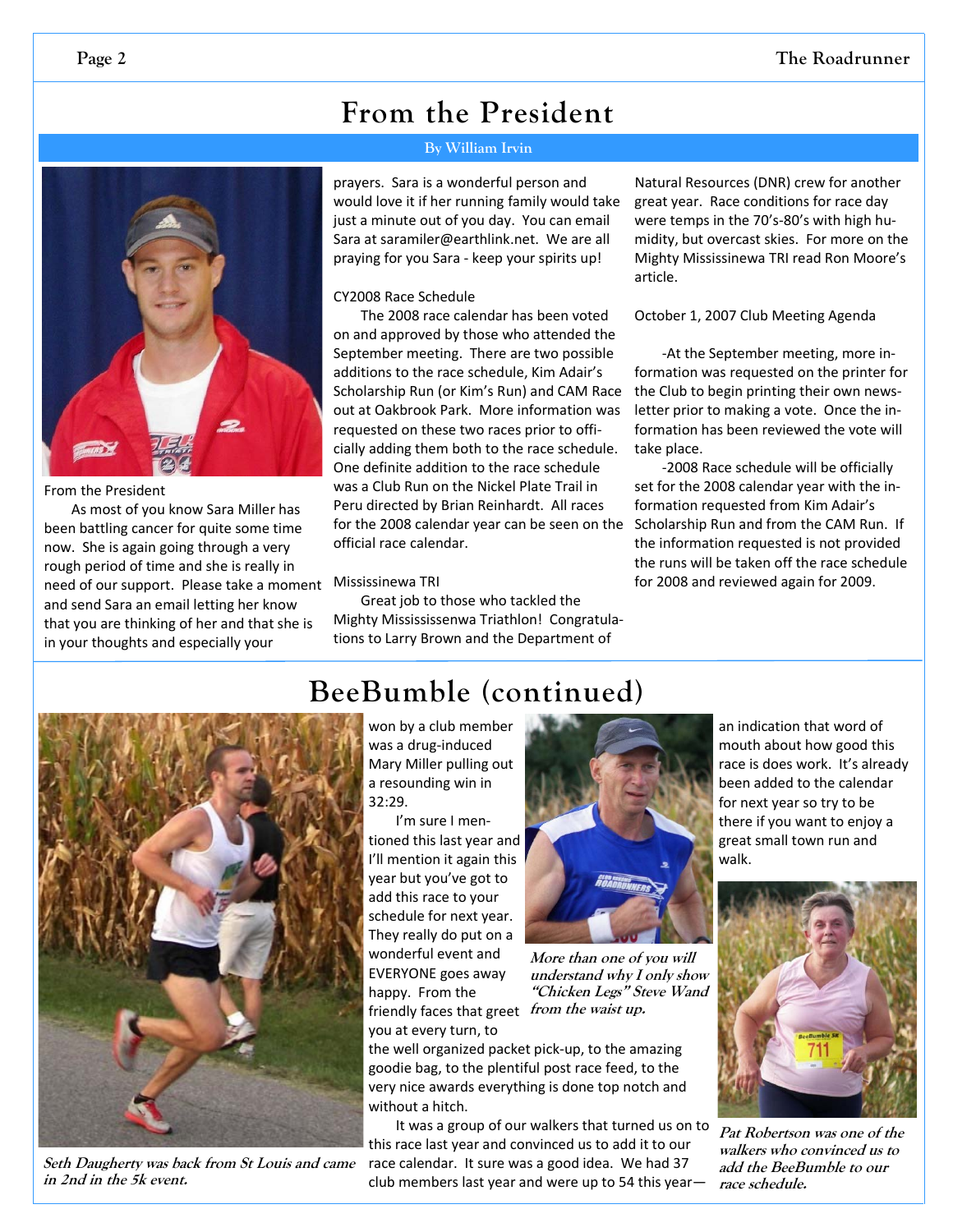### **On the Trails**

#### **By Charlie Skoog**

**Records Continue to Fall at Fun Mile** Despite near record heat more records fell at the August 29 session of Club Kokomo's popular Fun Mile Run & Walk. 'Smokin' Joe Rangel came out firing at the Noon race and clocked a 5:50 which

*for club records. In November the evening* her final appearance of the year special with a eclipsed his previous mark by 3 seconds and won the race. During the evening session Scott Colford took another shot at Byron Bun‐ drent's all‐time club record 4:50. Scott, re‐ covering from his recent victory at the Howl 8 Hour Run, managed a gritty 4:55 in sweltering conditions. CK's very own newsletter edi‐ tor, Brian Reinhardt was chasing Earl Strong's 5:19 mark in the 40-44 category and came up just short with a 5:23. 'Smokin' Joe returned for the evening race and duplicated his Noon performance with another 5:50! Women's course record holder, Lisa Thompson, made 6:27 new course record. Lisa has the heart and desire of a champion and is the starting center on Indiana Wesleyan's basketball team which went undefeated last year and won a national championship. Lisa graciously thanked us for providing her an opportunity to compete and improve throughout the sum‐

mer. Lisa is in the best shape of her life and we helped get her there. Go Lisa!!

*At the September Club Meeting the decision was made to continue the Fun Mile as long as a significant number of runners and walkers keep showing up. Numbers at the evening session re‐ main strong but the Noon race has dwin‐ dled since the kids are back in school. We have decided to continue the Fun Mile EACH Wednesday in October at Noon and 6:00 PM. The FIRST Wednesday of EACH month club members will be eligible to run session will shift to a 5:30 PM starting time. There will be a Noon version of the Fun Mile on the first Wednesday of EACH month and possibly every Wednesday if enough people want it. For questions or to volunteer for the fun mile call (765) 457‐ 2607 or runckrr@aol.com.*

| 10/2 | Nancy Kubicek           |
|------|-------------------------|
| 10/4 | Mark Malin              |
| 10/5 | <b>Riley Jones</b>      |
| 10/5 | <b>Jeff Perkins</b>     |
| 10/5 | Natalie Weber           |
| 10/6 | <b>Ashley Taflinger</b> |
| 10/6 | Maureen Prentice        |

### **New Members**

**Waylon Coulter Cory Jackson Jaime Jackson Aubrey Jackson Mark Malin Ronda Malin Mandy Malin Carmen Malin Jonathon Malin Jennifer Ogle**

*Welcome to CKRR!*

**Birthday List** 

- 10/7 Kavita Kataria 10/8 Mary Miller 10/9 Rick Spencer 10/12 David A. Hughes 10/13 Keith Kruger
- 10/13 John Robertson

2007 Howl at the Moon August 11, 2007

1. Scott Colford 59.22 1w. Marla Luckey 51.85 52. Roxane Burrous Walton

84. David Hughes 34.90 138. Phil Rozzi 30.61 208. Robin Michael 26.32 246 Competitors

**Blueberry Stomp** September 3, 2007 Plymouth, IN 15k

IL

38.69

10/15 Sarah Lee 10/16 Jenna Bradway 10/17 Landrum Neer 10/21 Anne Wiles 10/23 Peter Bauson 10/23 Ricke Stucker 10/13 Sam Williamson Sr. 10/23 Rebekah Kinney



10/25 Henry Johnson 10/25 Brent Marner 10/28 Zach Miller 10/30 Vicki Boles 10/30 Katie Mavrick 10/31 Geana Moore 10/31 B. Scott Riggle

## **Other Race Results**

- Kennekuk Cove County Park, 15. Brian Reinhardt 58:37 1. Scott Colford 52:18 1w. Jackie Dickos 55:32 45. William Irvin 1:06:29 101. Ron Moore 1:13:17 126. Allison Irvin 1:15:43 173. Don Gifford 1:20:20 176. Mike Deardorff 1:20:34 244. Mark Rodgers 1:26:58 257. Patti Reinhardt 1:28:21 313. Michael Lake 1:44:19 341Finishers 5k
	- 1. James Kennedy 15:38 1w. Morgan Uceny 18:27 402. Geana Moore 33:19

478. Diane Gifford 38:32 525Finishers

174. Lorene Sandifur 1:20:23 1. Mario Macias 1:09:01 Circle of Life IU Mini Marathon September 8, 2007 Bloomington, IN 1w. Camille Herron 1:21:48 1035. Melvin Hobbs III 2:57:34

> Stumpy's Marathon September 9, 2007 Newark, DE 1. Dave Bursler, DE 3:41

1130 Finishers

- 4. (1F) Lenore Studt, PA4:24 5.DanLutes,IN4:26 22. Earl Strong, IN 5:29 61Participants
- Lake City Half Marathon September 15, 2007 Warsaw, IN 1. James Kennedy 1:09:09 1w. Melissa Gillette 1:22:59 67. Ray Tetrault 2:25:14 68. Robin Tetrault 2:25:14 74Finishers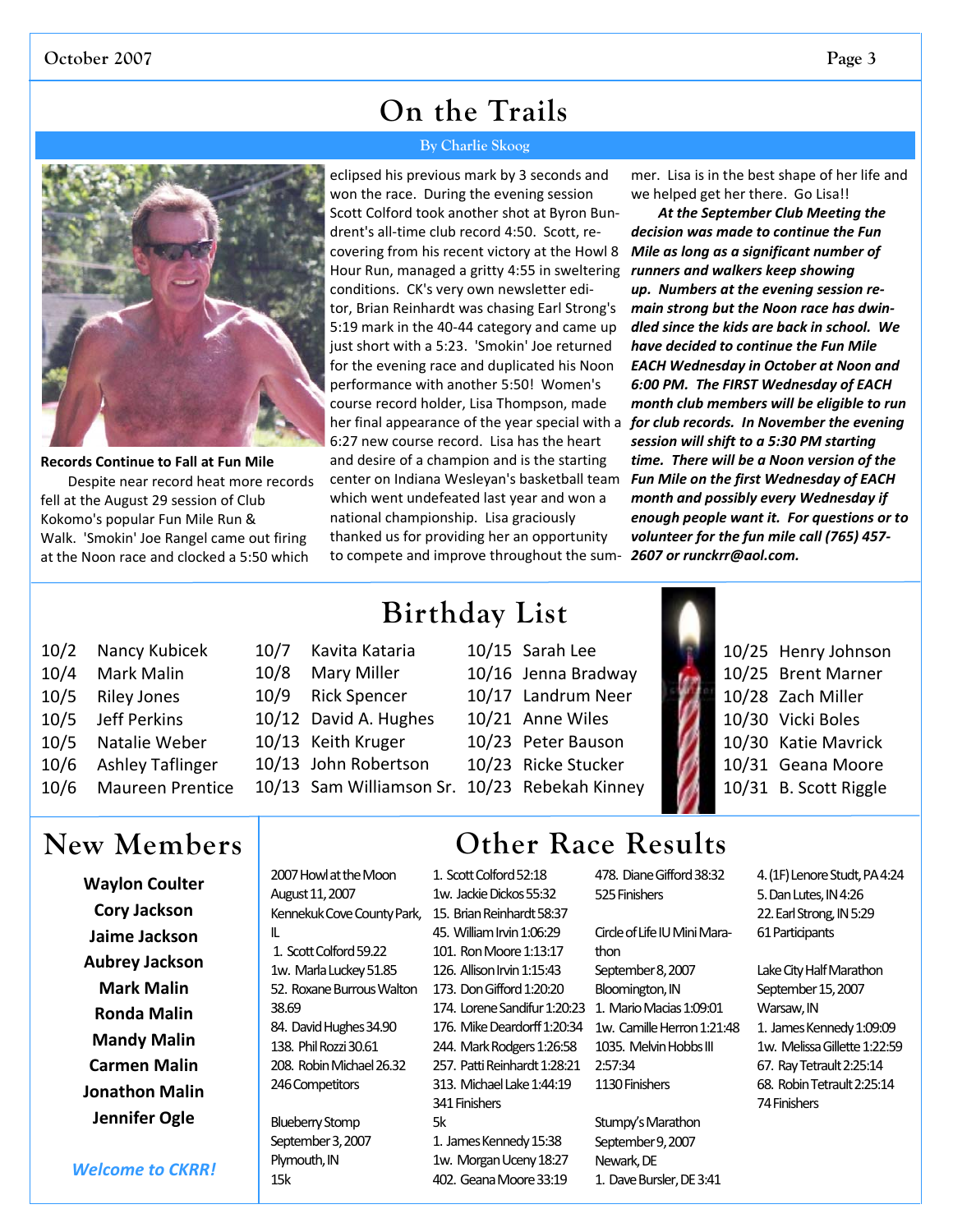#### **By Johnnie 'O**



**'Roughing it' taken out of camping**  washing cooking utensils.

In recreating a 3,500‐ mile camping trip that I took with a buddy 27 years ago, I discovered some things have changed but others

have remained the same.

In the summer of 1980, Brian Black and I headed west to Yellowstone National Park. Over the years, we talked and laughed about our adventure with Pat Rocchio and Tom Wren. Roke and I have been friends since first grade. We hooked up with Brian in the fifth grade and then Tom in our fresh‐ men year at Kokomo High School.

It never failed that when we finished laughing at one of our western stories, we all would agree that the four of us would repeat the trip "next year." Of course, next year never came ‐ until this year.

In August, we loaded camping gear in a rented van, and headed west. Our destina‐ tion points included Wall Drug Store, Bad‐ lands National Park, Mount Rushmore, Chief Crazy Horse monument, graves of Wild Bill Hickock and Calamity Jane in western South Dakota., Devil's Tower in north‐ eastern Wyoming, the Custer Memorial in southeastern Montana, and Yellowstone, Grand Teton, and Jackson Hole in Wyoming.

In preparation for our trip, I picked up a camping do's and don'ts list from a store. I was amazed at all the things a camper now "must have." We secured most of the "must have" items from family and friends, but we discovered that what Brian and I took on our first trip – a tent and sleeping bags – was all that we needed.

Americans have taken the "roughing it" out of camping. Our air mattresses were not needed. The camp sites were well groomed. There were no tree roots or rocks protrud‐ ing from the soft ground. We did cook several dinners over an open fire, because we had purchased the food prior to the trip. However, we did not have to cook. Yellow‐ stone has modern‐day cafeterias within walking distance of its major campgrounds. Most campgrounds had showers, but you have to pay extra for them at the national parks. Many sites even had indoor sinks for

Other changes on the trip included: • Badlands National Park has a beautiful, air

- conditioned visitor's center. Near the en‐ trance at Cactus Flats, a store sells peanuts to visitors, who in turn feed them to prairie dogs. The dogs are obese compared to their lean brethren in the park. Once again, the fat dogs confirm that man should not mess with Mother Nature.
- Gambling has rejuvenated Deadwood, S.D. The old buildings have been refurbished and there are new buildings to accommo‐ date the  $21^{st}$  century card sharks. A bronze bust of Wild Bill now adorns his grave, and you have to pay a \$1 to see it and Calamity Jane's resting place.
- The infamous Sturgis (S.D.) Motorcycle Rally was drawing to a close when we ar‐ rived in the area, but thousands of leather‐ clad Harley riders were still prowling the roads and towns. A lot of the cyclists had grey hair and hauled their bikes on trailers. I did see a beautiful girl get off her bike and go into Wall Drug Store. She was wearing a bikini top, leather chaps, and a thong. We thought about waiting to see how she would remount her Harley after it had been sitting in the 100‐degree heat, but we had miles to go before we slept.
- Mount Rushmore has expanded its visitors' center and enlarged its viewing area, but the Chief Crazy Horse monument changes were even more amazing. When I first visited the Crazy Horse site, there was just a small visitors' center connected to the



**Pasquale Rocchio (L-R), Tom Wren, and Brian Black with Grand Teton mountains in background.** 



**Chief Crazy Horse monument starting to take shape.** 

sculptor's house, and you had to look at a drawing to understand what was happen‐ ing on the mountain. Now, the chief's face is visible, and the visitors' center has expanded into a large Native American museum, gift shop, and restaurant.

- Yellowstone National Park had more viewing areas. The park's main camp‐ grounds were short walks from shopping complexes, which included lodges, res‐ taurants, grocery and retail stores, and visitor centers. There also seemed to be more viewing areas in Grand Teton Na‐ tional Park.
- Jackson and Cody, WY, have been Gatlin‐ burgized. When I first visited these towns, they were quaint and vintage western. Now, they are loaded with shops, restaurants, and people. Jackson still has elk horns adorning its central square and the Million Dollar Cowboy Bar, but the bar's lunch prices now fit its name. The bar's counter seats are sad‐ dles. However, most people, including my comrades and me, straddle the saddle for a picture and then headed to a table with conventional chairs. The bar is loaded with stuffed animals and mounted horns. There's a stuffed grizzly bear with a plaque that states a well‐known hunter killed the bear by shoving his hand and arm down the (continued on page 5)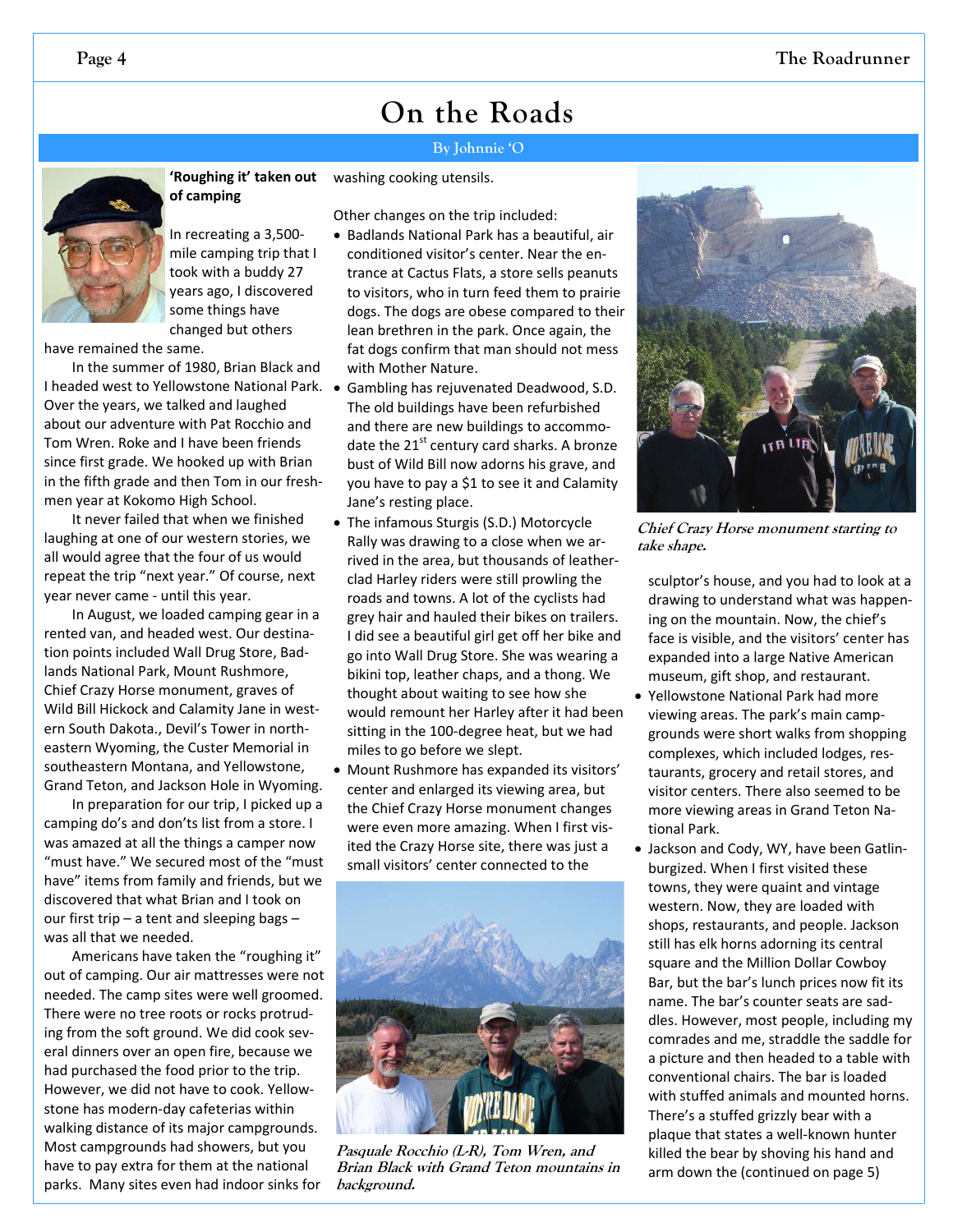### **Flatlanders 12 Hour**

#### **By Travis Sheets**



I asked Trav to write a "few lines" about what is like to have a family member run an ultra. His few lines became a short story so I will briefly add my thoughts at the end.

When we arrived on Saturday

morning, Gina wanted to pick up her packet. The Park where the run was held was not far from the motel so we headed that direction. We were met with many friendly faces as we were both handed packets. Frantically, my hands went up, as to say stop, and I jokingly said "no, oh no I'm not a crazy person". Of course I was implying that they were. You have to admit that one must be a little "not right " in the head to put themselves through something like this.

At the beginning of the race, Gina took off and I stayed around for about an hour. I was itching to go to the Bass Pro Shop and then try my luck on the banks of the Merri‐ mac River. I had 12 hours to do it all. But for not, I wanted to make sure Gina was going to be okay.

It's really pretty neat to meet all the "crazy" people's spouses. Everyone sort of sets up camp for the day; I mean they bring everything that they might possibly need. The lady across the path from me said her husband begins well in advance of the race focusing on his goal. He begins packing sev‐

eral days before hand and doesn't leave out anything. She said "you know even if he gets bit by a snake, he probably has his snake bite kit over there". Over there meant, located in their mini camp site. Most of us had a lawn chair and possibly a cooler set up and they had several gallons of water, four coolers, and several duffel bags along with their chairs. They have three children and use their vaca‐ tion time to run ultra races all over the U.S.

Gina looked good so off I went to the Bass Pro Shop. I just love that place! I spent a couple of hours there, made my much needed purchases, and headed to the Merri‐ mac River. It was getting hot by now so it was really necessary to find a good shade tree with a big rock under it so that I could be as comfortable as possible. The temperature on the big sign down the road read 98 degrees. It just didn't seem to be right to be sitting while fishing in the shade.

It was really difficult to concentrate too much on fishing knowing that Gina had to be miserable running in the heat. I was only a couple of miles from her so I did some check‐ ins during the day and I gave fishing up all to‐ gether when it came down to the last couple of hours of the race. I knew that that would be the most difficult time for her.

Sure enough, she was beginning to wilt, but I was pretty sure that she was number one or two female. When I realized that, I knew that if she were able to gain an addi‐ tional 10 miles from the 50 she was, she would be for sure the number one female. I offered to run the last 10 with her if she would be willing. Well, she was not willing. She was really hurting, but she still looked good. You really could not tell that she was hurting that much. So she continued on her way and only making one request…she wanted sweet tea. McDonald's down South have really good sweet tea.

Next to our campsite was an older cou‐ ple (in their 70's). They were interesting as well, as they are retired and travel race to race. I believe they did over 30 miles dur‐ ing the 12 hours. The Mister was a retired engineer who was very chatty. It tickled me that they gave up 11 hours in to the race to sit in their lawn chairs and drink some long necks and root everyone else on. Gina said that will be us one of these days. I hope she is right.

Finally, we were beginning to notice the sun setting and a bit of heat relief was in the air. The runners were to take a flag and begin their out and back to gain as many additional feet as possible. Really it was sort of a subdued finish as each participant bent over to stick the flag in the ground and attempted to stand up straight again. I have a different since of humor and find things like that funny.

We found out that Gina was the second female during the awards ceremony and I thought that was quite an accomplishment.

Okay this is what I have to add to his few lines. This was my first 12 hour ultra. I have been training on trail to really prepare for the JFK 50 miler in Maryland in Novem‐ ber so this 12 hour seemed to be low key. I forgot that running on trail vs. running on a paved bike path would be vastly different after seven hours – ouch!!! The course was a 1.4 mile loop that seemed to be flat until the 8th hour and hills then mountains be‐ gan to appear.

I really do not (continued on page 7)

### **On the Roads (continued)**

bear's throat and biting the bear's jugular vein until the animal passed out. The hunter then beat the bear in the head with a stick.

• Cody was the most disappointing place I revisited. Named after Buffalo Bill Cody, the town's main attraction for me 27 years ago was its Hotel Irma, which Bill named after his daughter, and the hotel's beautiful dark, wooden bar. The bar now

is a lunch counter, and the hotel sports a fake cowboy shoot out every afternoon.

However, some things never change. The beauty and wildness of the prairie and moun‐ tain landscapes are unsurpassed. At night, your view of the universe is so immense that it's like the TV pictures from the space shut‐ tle. Seeing grazing bison, elk, moose, mule deer, Rocky Mountain sheep, and antelope in their natural habitat is thrilling and unforget‐

table. Having an old fashioned cheese bur‐ ger and beer and a friendly conversation with the bar tender at a "hunter's" bar on a hot Sunday afternoon in Greybull, Wy. pushed aside the disappointment of Cody.

And, of course the joy of being with long‐time friends never changes. Brian and I laughed our way out west and back 27 years ago. We laughed our way out and back with buddies, Tom and Roke, this year.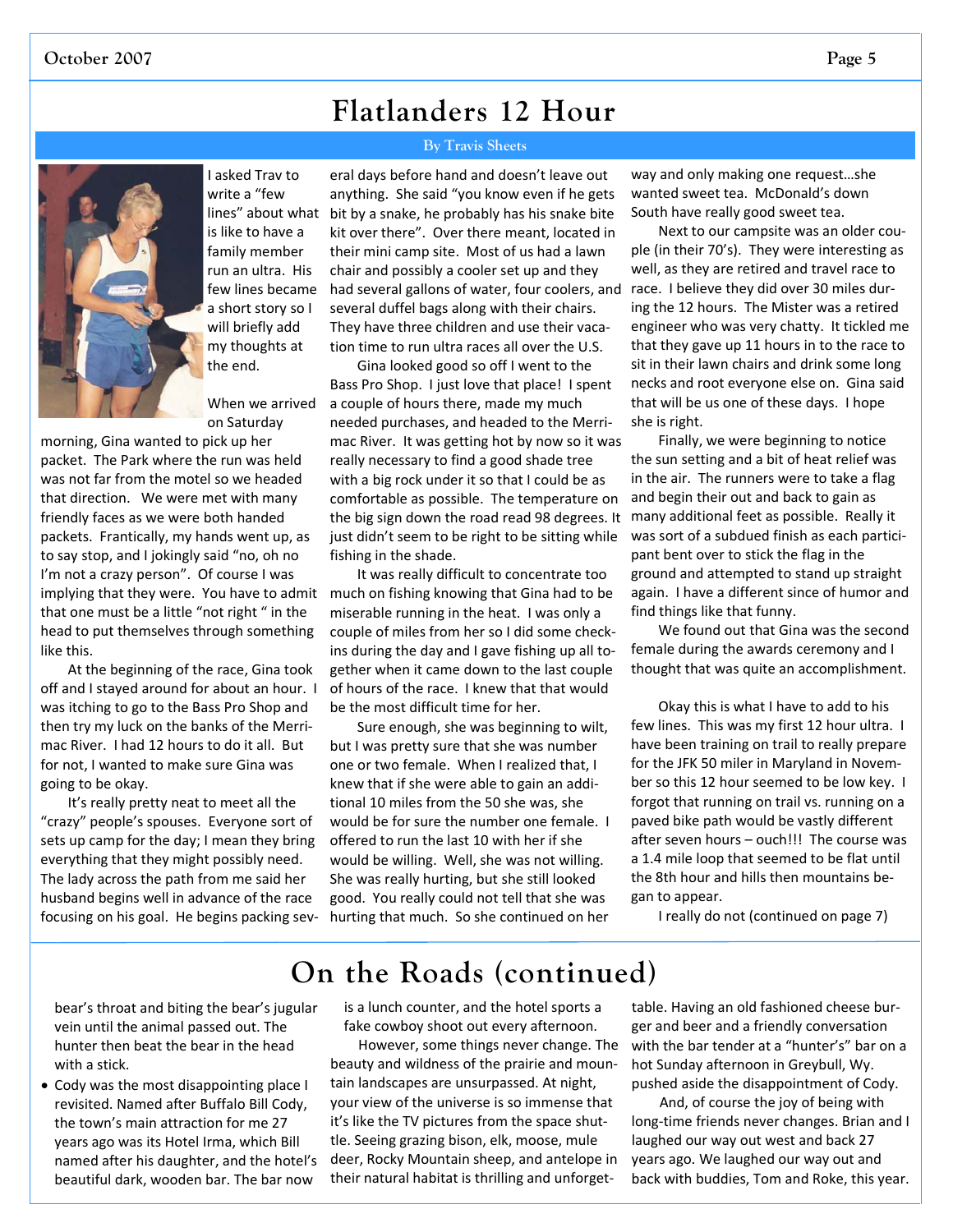## **Lake City Half-Marathon**



Ray and I ran a half marathon at Wi‐ nona Lake on Saturday, September 15<sup>th</sup>. We left home after work with some quick packing. About an hour into the trip I asked Ray if he had his running shoes. I should've asked that question an hour ago….Oh no!

### **By Robin Tetrault**

The only shoes he had were the ones he was wearing. OLD running shoes for "sloshing around" do not make good shoes for a half marathon ‐ **especially** for his first long run after knee surgery! We decided to decide what to do when we got to Warsaw.

We found the packet pickup and pasta dinner then decided to find the race starting line because it was going to be dark out in the morning. We found everything with some help from the native population, and then went in search of a running shoe store. LOL Right! Well, we settled for a Dunhams. We had success and Ray would not have to run barefoot!

We decided to "rough it". We camped out in our van in a beautiful campgrounds west of Warsaw. We had a very comfortable night's sleep after a blazing fireside chat. Ok, maybe a little flicker fireside chat. It was a beautiful, starry night with a forcast for a per‐ fect day for running on Saturday.

Race day was cool and overcast with a promise of sunny, warm weather. It didn't get too warm, which was a good thing. The sun did come out with a light breeze. I gave Ray the Garmin when I stopped to bandage a blister. That was not very smart on my part. Ray is always figuring in his head…"this pace will give us this time…" It was good, though, and he helped us to fin‐ ish with a time of 2 hours 25 minutes. WE were BOTH very pleased with the time. It gave us hope that he can finish the full marathon next month.

We highly recommend the 1/2 marathon as it loops around the town that is very lovely. It was really fun to be running a half marathon for a change. We knew we were done when we got to 13.1 miles….not only **half way** done! It was a very nice feeling… especially for Ray!

### **Nickel Plate Trail Fun Run and Walk (continued)**



**Lisa Jones and Stan Shuey enjoy the Nickel Plate Trail on a gorgeous sunny, cool day.** 

to myself, "By golly I can do it too", and that's just what I did – one half block at a time.

I started listening to the group talk about runs sponsored elsewhere and I en‐ tertained the idea of running in one of these events but I felt too self conscious, I still had and have a long way to go in the running department. However I did run the Nickel Plate Trail Sunday September 16th, a run sponsored by the running club and it

was a triumphant day! I jogged along in my usual manner while before I knew it a mile was gone and then on to the second. I did‐ n't run to entire race, just the walkers portion but still it was absolutely wonderful and gave me a sense that anything

was possible.

The event started with a prayer given by Captain Coyote which was beautiful and inspiring. There were runners of every endurance level, fast paced walkers, walkers and then me ‐ the

"gliding jogger". The day was perfect the temperature also perfect and at the end we were treated with a cool popci‐ cle then off to a wonderful pitch‐in cookout at the Reinhardt home. The perfect ending to a truly wonderful day and though I am pretty much a stranger to most of the runners I was welcomed, I was engaged in what was going on, I had wonderful conversation with other runners and when I left I felt that I had

experienced a little bit of heaven!

Never again will I be afraid to venture my good buddy Cindy walked and out to participate and engage with new adventures and new friends. It truly is the path to better living! My thanks for such a great day and I hope there will be many more just like it.



**Annie 'O enjoyed the trail with Johnnie 'O and her granddaughters (pictured here).**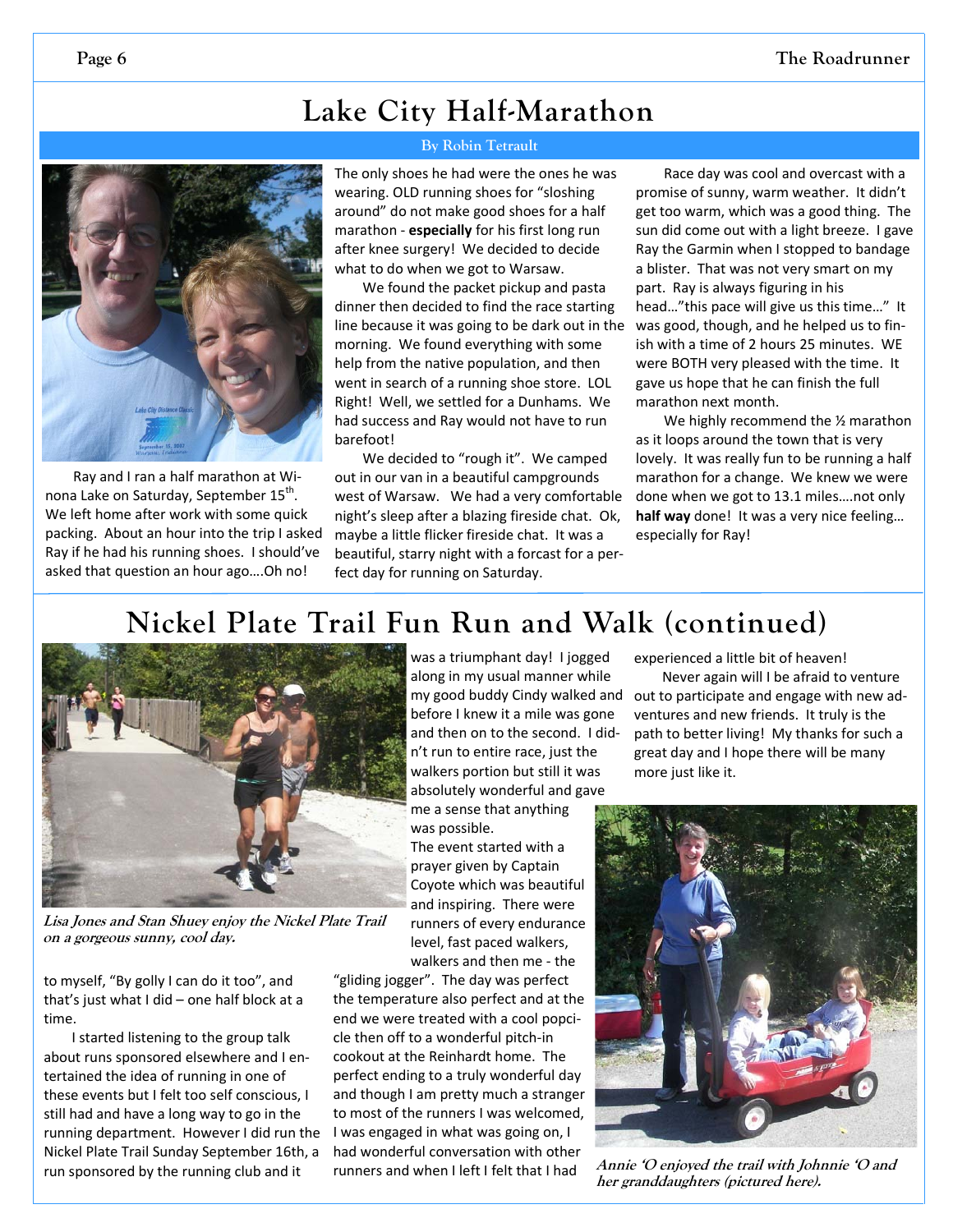#### **October 2007 Page 7**

### **Mighty Mississinewa Triathlon**

Club Kokomo Roadrunner was well rep‐ newa Triathlon. The club showed we are more than just good runners in the community but also some great triathletes. In total run in the park. We started down a trail by 7 members competed on a very humid day, in fact the race was delayed because of the fog over the lake.

The swim portion was a 500 yard swim (150 out to a buoy, turn swim 200 yards to a buoy and go 150yard to the shore). All of the ladies did well finishing in the top 38 out 70 women on the swim with Teresa Long leading the way in 11:13, followed by Kathleen Bagwell 11:50, Allison Irvin 11:56, Rebakah Kinney 12:16 and Sue Gibson at 15:23. The men were lead by Will Irvin with a smoking time of 8:37 which was 19th overall out of 197 people, then next was yours truly at 10:12, I think I need to injure my‐ self so I can swim more.

After exiting the water you had to run about a ¼ mile up a small hill to reach the bikes, the bike portion of

this event is about 17 miles with some roll‐ ing hills around the lake. It was very humid at one point I thought it was raining, but it was the sweat rolling down from my head

**By Ron Moore** 

resented at the 2nd annual Mighty Mississe‐ some of the hills are long and can really wear bike, as this is not the easiest of courses and down the quads making it hard to run.

> After the bike, the final event is a 4 mile the campgrounds and turned onto the county roads and back into the woods for a trail run,



hitting my glasses. Everyone did well on the ter since it's around 10am. The run did have which leads back onto the road for the last ½ mile to the finish. The run portion is very mental, at this point you are tired, your legs are dead from the bike, and it is usually hot‐

some good size hills and the trail was single track running with stairs and a bridge which made it challenging.

Everyone did well and had a great time; this is an awesome venue with unlimited parking, unlimited transition areas, great beach and swim, nice bike layout with no

> traffic and a beautiful run with differ‐ ent surfaces. They also have a nice campground if you want to camp and race the next morning.

> Will Irvin had a great race finishing 7th overall and 1st in his age group his time was 1:21:46. Ron Moore fin‐ ished in a time of 1:31:11 33rd overall and 5th in his age group. The women brought home some hardware as well. Allison Irvin was 3rd in her age group and 10th women overall with a time of 1:41:15, Kathleen and Re‐ bekah were 8th and 9th in their age groups with times of 1:48:22 and 1:48:23 respectively. Teresa Long was 2nd in her age group with a time of 1:45:30, and Sue Gibson was 4th in her age group with 2:13:45.

This event is getting bigger every year it

would be nice to see more Club Kokomo members participate if not solo we could field a few teams and win the team division for total domination. See you on the roads.

### **Flatlanders 12 Hour (continued)**

recall much conversation with Trav other than he forgot I asked for a PLAIN ham‐ burger and sweet tea. Trav and I have been married for 14 years and for some reason he and I have a difference in thought about the word PLAIN. My hamburger (which af‐ ter I placed my reasonable small request of PLAIN) was loaded with ketchup, mustard and onions. I ran several miles dreaming about that PLAIN hamburger I was so disap‐ pointed, enough to just quit running, when I got a loaded hamburger with enough stuff to make me puke right there smelling it. He cleaned off the hamburger so it became a PLAIN hamburger.

I can't tell you how good our neighbors' long necks looked around ten hours, and the lawn chairs looked mighty tempting. I sat down at some point – oh – I remember I

had one hour and thirty minutes left to go and Trav tells me I can get in ten more miles. I said are you crazy I cannot run a ten minute mile pace my feet are killing me, I am hot and I wanted PLAIN hamburger!!!

I was so hot I used ice in the hat to keep me cool. I started run walking the last hour and thirty minutes. I would run in the sun and walk in the shade it was sooooo hot.

If I knew that I was the first place female at that time, which I was, I would have kicked in to that overdrive that is locked away for san‐ ity reasons in the deep recesses of the mind. But I fiddled around and ended up second. I was severely stopped up with a sinus infec‐ tion before and after the race, I am not sure what happens during a race but my headache was overwhelmed with other body aches. I am grateful for my husband who always hears me say – "never again, I won't do that again and I have changed my mind about trying a 24 hour race. To spend that much time, 24 hours, on a short loop, no way." Then about two weeks later I am looking at cal‐ endars and thinking about next year. I was wiped out after this 12 hour food in‐ take, sinus and heat caught me off guard. Then five days later I had to board a plane for a 16 hour trip to Japan for my work. I did have some time to run in Tokyo. Around the Imperial Palace there is 5k course marked off and it is safe so I got about 25 miles in the following week. In October I have a marathon which will add to my base training for the 50 miler in November. I am very blessed to have a husband who under‐ stands my craziness.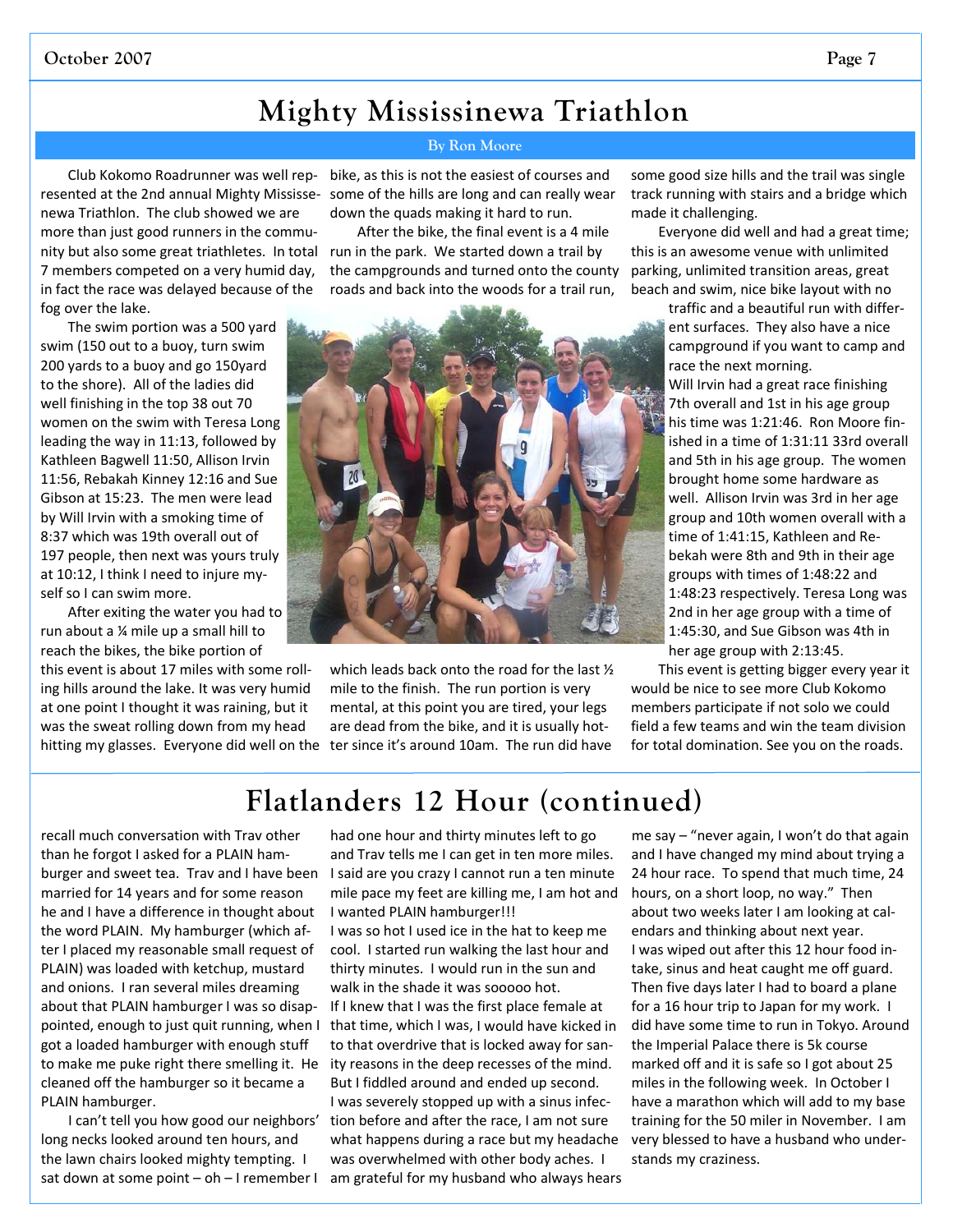### **Stumpy's Marathon**

#### **By Dan Lutes**



**Earl, Stumpy, and Dan after Stumpy's Marathon.** 

Earl and I just returned from another marathon adventure out East. Stumpy's Marathon in Newark Delaware is a trail marathon through the forest and meadows of Middle Run Natural Area which encom‐ passes 8,000 acres spanning three states, DE, PA, and MD. (for you 50 Staters who are wondering how to count it, the mara‐ thon course only goes through DE and PA) Stumpy's is unique in that it is a FREE mara‐ thon. That's right, no cost to participate, just hard work. The course features gravel and dirt trails, gently undulating to steep grades, and at least 4 creek crossings, two of which are at calf or knee level. The Stumpy's website warns upfront that their motto is: "It's not a trail race if nobody get's lost." They also warn that the course will not be grossly in excess of 26.2 miles, that they "might" have water at the aid stations, and that all whiners will be immediately disqualified. Race director Stewart P. Dotts (aka Stumpy) warned at the starting line that there has also occasionally been a na‐ tive cougar sighted in these woods, but re‐ assured us that cougars generally do not attack mammals larger that themselves (up to 250lbs) and that maulings by cougars are not always fatal.

With that bit of reassurance, Earl and I toed the line with 59 other brave partici‐ pants and set off up the gravel path leading into the woods. Once in the woods I began to realize that "its pretty dark" at 7 am in the woods and the first mile or so adjusting to the light and avoiding roots and rocks

was a challenge. The course quickly separated the par‐ ticipants to the point where you were running multiple miles in a row without see‐ ing anyone else. The aid sta‐ tions were well stocked (despite the website warn‐ ing) and spaced about 4‐5 miles apart. This meant it was necessary to carry a wa‐ ter bottle between stations to stay hydrated. The early part of the course had many ups and downs but no major uphills, those were saved for the second half! The

"obstacle course" which apparently was more for mountain bikes than runners as it fea‐ tured a series of wobbly bridges, dirt moguls, and some teeter totter bridges, which tipped down 4 feet to the next level once you ran past the hinge. Needless to say the teeter totters were quite a scary surprise, especially if you were following another runner a little too closely. As I ran through that section, I led a pack of 3 running together and only the 3rd guy went down briefly as a teeter totter flipped, but he was okay and hopped back up quickly. This first half of the race was also marked with several jaunts along the border of the park, actually through the back yards of some very nice homes. At times it felt a little more like criminal trespassing than marathon‐ ing, but no one called the cops and I always seemed to find the marks again to know I was on the right path.

Early in the second half, the first major river crossing occurred and the shoes were soaked for the rest of the course. Within a quarter mile of the river crossing we came to a "perfectly good bridge" but at least there was an aid station. We then proceeded across that bridge and after about 200 yards on the road, Stumpy felt it was necessary to take us on a "bushwacking section" uphill on your hands and knees, ducking limbs and vines to get back into the woods. The bush‐ wack section was the only section marked with flags. All other markings were simple white flour arrows and dots. This served the dual purpose of brightly marking the course

direction in white, but not leaving behind flags since the flour washes away after the first good rain.

Since there were no mile markers, and no guarantee of distance between stations, you had to kind of forget about distance and just run…and enjoy. This worked well for me until an aid station worker told me I was just shy of the 20 mile point. My spirits lifted as I left that station, I started fever‐ ishly doing mental math and determined that I could possibly come in under 4 hours (or just over) if I kept my head in the game and kept up the pace. I decided to hammer the next relatively flat 2 mile section and was feeling pretty good for the next ex‐ treme uphill section followed by the final early miles also featured the river crossing. However, as I came to the last aid station, thinking I was well past the 24 mile point, they said "Welcome to mile 22!" (I found out after the race that the aid station worker claiming to be at the 20 mile point should have been saying ~17 miles). That three mile difference is huge in a race like this…the error and it's realization to‐ tally took the wind out of my sails. The last 4 miles became a true death march al‐ though my pace stayed around an 11 min‐ ute mile. I was passed by the first female in the last 1.5 miles, but had nothing left to try and stay with her. I came out of the final wooded path into the meadow clearing and saw the finish at the top of the hill. It was a beautiful site to behold and I felt fortunate to finish in 5th place, since I had been calcu‐ lating that I was in 8th place.

> For all our hard work, Stumpy handed us a laminated rock at the end of the course. That's right, no medals here, you get a rock when you cross the finish line and record your own time in the log book! Believe it or not, they actually had a mas‐ sage therapist at the finish…her husband runs every year so she comes and gives free massages. I was her first customer and boy did it feel good. I cheered Earl in at the fin‐ ish and marveled as he held off a close competitor less than a minute behind. We stood around afterwards comparing war stories and basking in the glow of the ac‐ complishment of having finished one the toughest marathons out there. Stumpy even provided meatball sandwiches, chips,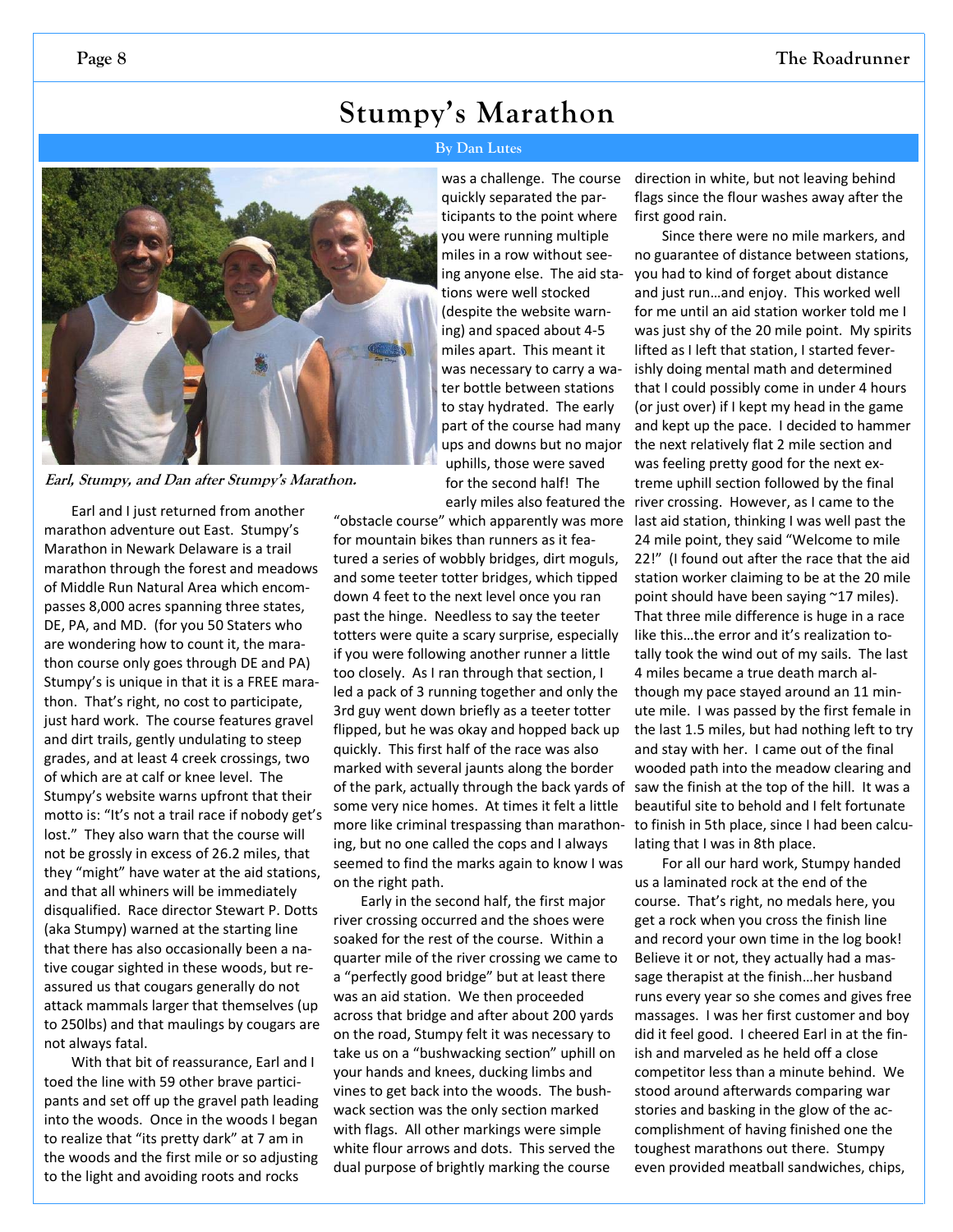### **Meeting Minutes**

Members present: William Irvin, Mark Shorter, Brian Reinhardt, Ray Tetrault, Robin Cole, Milt Brown, Diana Brown, Sylvia Burgin, Charlie Skoog.

Meeting was opened at 6:10 P.M. by William Irvin.

Financial Report given by Mark Shorter.

Old Business

Fun Mile

Club Records

Charlie proposed that the first Wednesday of every month be eligible for club records. Brian seconded. Passed 9‐0.

Printing newsletter

 Continued discussion of printing newsletter ourselves Will receives a 20% discount from Hewlett Packard

 Brian checked on prices and HP offered best deals on printers and cartridges

Brian will develop comprehensive list of items needed and total cost to bring to next meeting.

New Business

Perils and Pitfalls of Building Trails

Workshop at old Peru Fire Station – November 8, 2007

Charlie proposed that CKRR pay \$70 for 2 members to attend all day workshop. Brian seconded. Voted 8‐1 in favor of.

Race schedule

Mounds in Anderson deleted for poor attendance.

Discussion of adding CAM Run for Shelter

Charlie will discuss price and awards issues with race

director

Discussion of adding Kim Adair 5k

Robin Cole will discuss price and awards issues with

Joyce Pennycoff

 Discussion to change Nickel Plate Trail 5‐Mile Run/3‐Mile Walk to a points race

Added for October 26, 2007 at 2:00 P.M.

Club Sponsorship

 Commitments made by May 1 for Club and by June 1 for Coyote Kids

Motion to adjourn by Sylvia Burgin, seconded by Diana Brown.

Meeting adjourned at 7:52 P.M. Next meeting will be October 1, 2007, 6:00 PM at Grace Fellowship Church.

### **Stumpy's Marathon (continued)**

beer and drinks. Afterward, we hobbled to the van for a two (continued on page 9) hour drive down to Earl's buddy Ronal's house down near Washington, DC. Ronal's wife Martha fixed us a great meal and we continued sharing our war stories until Mar‐ tha's eyes started glazing over and we hit the hay. Ronal and Martha's hospitality was definitely appreciated since they had just hosted a party at their house the day before with over 50 guests. It was a testament to Earl and Ronal's friendship that they didn't just turn off the lights and pretend they weren't home as we drove up! We arose the next morning and got an early start for the 11 hour drive back to Indiana…planning out our East Coast return next month to capture New Jersey at the Oct. 14th Atlantic better than to follow Dan but I did anyway. City Marathon. (btw…this was #38 for Earl and #44 for me in our 50 State Quest)

Hey folks, for the price of admission, this marathon cannot be topped. I highly recommend it to all you 50 Staters and trail hounds out there (and I know you're out there…)

And now, for the rest of the story. ‐Dan

"Earl's Section"

For those of you that don't know any better there are at least two things in life to be aware of 1) FREE marathon and 2) Dan Lutes making a suggestion about a FREE marathon. Nothing's free; what you don't pay monetar‐ ily, you pay physically and or mentally! I have just recovered from the three falls that I had on the course (all were from a loss of focus).

10 minutes as an estimate for each mile. That than the meadows and provided lots of trails did have room for passing but watch out side (or least not bring them into their Running trails takes a different approach compared to running in places that are paved! Since, I'm a slow learner it took the first half (or there about) to figure out a few things. Rule number one is not to get in a hurry and take an easy pace sooner rather than later. Dan actually lead the event (it's not a race) for a few miles. I should know Since the course had no mile markers, I used worked for only a short while as you needed full attention to the constantly changing trail. The trail width varies from about 8 inches (through the meadows) to about 6 feet (through the horse trails). Note: the horse for the other obstacles!

Trees that had fallen across the path were left in place but a section was removed that

covered the path for easy passage. That was the first part of the course, in the latter part of the course you had to either hurdle or step over some good sized stumps. The obstacles did make you pay attention to your surrounding so that was good. The number of people on bikes were not so good. For some reason the bikers expected or at wanted the runners to move out of their way and this would mean yet another stop. I did find that taking shorter strides (I means steps) was helpful. There were short mounds of dips only about 2 feet change in elevation that were harder than they looked.

Other things of note are as follows: We must have had better than 50 bridge cross‐ ings, most of which you could cross actually running. The woods were much cooler shade and cover. However, I'm glad that we chose to stop at a McDonald's before we got to the start line.

When we went to my friend's house in DC, he insisted that we leave our shoes out‐ house.) I have since tossed mine.

The last word is to be careful if Dan ap‐ proahes you with a marathon idea. ‐Earl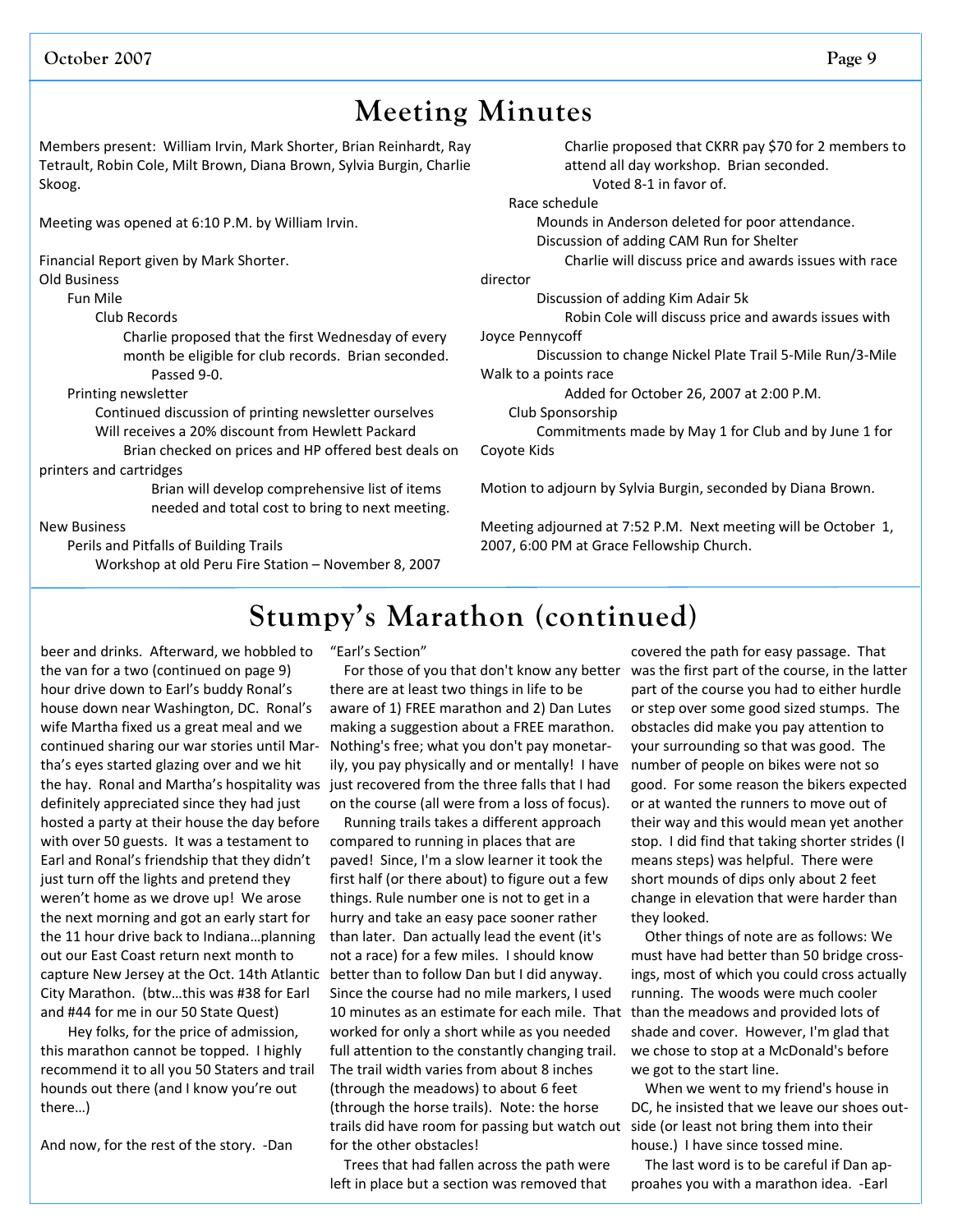### **Race Results**

Club Kokomo Fun Mile Wednesday, September 5

- 12:00 Noon Race 1.CharlieSkoog7:00 2.CoryJackson7:08 3. Jaime Jackson 8:54
- 7.JackieSanders15:42

#### 6:00PMRace

1. Adrian Blackwell 6:15 2. Quinn Reinhardt 7:40 3.GregSumpter7:42 5.VanessaLorenz7:55 6. Kathy Murdock 8:09 7. Jerry Lambert 9:41 (first walker) 8.TimTaflinger9:56 9. Mary Miller 9:59 11. Aubry Jackson 11:20 12. Jaime Jackson 11:20 13. Cory Jackson 11:21 16. Bob Longwith 13:27 19. Cathy Longwith 15:24

Club Kokomo Fun Mile Wednesday, September 12

12:00 Noon Race 1.ChrisWilson6:13 4. Jackie Sanders 15:35

#### 6:00PMRace

1.MattYork5:36 4. Greg Sumpter 7:34 5.CoryJackson7:39 7. Vanessa Lorenz 8:07 8. Kathy Murdock 8:12 9. Nicole Jackson 8:30 10.RobinTetrault8:31 11. Geana Moore 9:02 13. Jerry Lambert 9:19 (first walker) 14. Tim Taflinger 10:07 15. Mary Miller 10:08 17. Aubry Jackson 11:45 18. Jaime Jackson 11:46 19. Sylvia Burgin 12:22 21. Bob Longwith 12:56 23. Cathy Longwith 15:02

Nickel Plate Trail Run September 16, 2007 Peru, IN

2. Darin Hollinsworth 38:11 4. Roxane Burrous 39:39 5. Stan Shuey 41:29 6. David Hughes 42:51 7. Kathy Murdoch 42:54 8. Lisa Jones 43:28 9. Charlie Skoog 45:56 11. Kathy Bagwell 47:51 12. Ryan Bagwell 47:51 13. Robin Cole 49:25 14. Sam Williamson 52:55 17. Mike Daugherty 55:57 18. Nicole Jackson 57:47 19. VanessaLorenz57:49 20. Michaelene Anderson 58:07 22. Marsha Daugherty 1:05:17 23. Christine Williamson 1:05:17 23Finishers

5 Mile Run

3MileWalk

1. JimBurrous43:43 2. Sylvia Burgin 44:29 3. Diana Brown 44:31 4. Jack Sanders 47:55 5. Cindy Sanders 48:06 10. Aubrey Jackson 54:05 11. Darlene Jackson 54:22 12Finishers

Club Kokomo Fun Mile Wednesday, September 18

12:00 Noon Race 1.ChrisWilson5:59 3.CharlieSkoog8:01 7. Jackie Sanders 15:45

6:00PMRace 1. Tyler Padgett 7:43 2. Quinn Reinhardt 7:49 3. Kathy Murdock 8:11 4.JerryLambert9:18 6. Mary Miller 10:05 7. Aubry Jackson 10:45 8. Cory Jackson 10:45 9. Bob Longwith 11:14 13. Kate Mayfield 13:15 14. Grant Mavfield 13:16 15. Jennifer Mayfield 13:16 16. Cathy Longwith 15:05

**BeeBumble** September 22, 2007 Burnettsville, IN 1. Michelle Hollingsworth 37:05

> 10kRun 1. Scott Colford 34:18 2. Brian Reinhardt 38:57 3. William Irvin 39:07 17. Phil Rozzi 47:27 19. Michelle Hollingsworth 48:31 26. David Hughes 54:26 29. Patti Reinhardt 55:02 30. Mark Rodgers 55:55 33. Robin Tetrault 59:40 34. Ray Tetrault 1:01:05 40. Vanessa Lorenz 1:03:39 41. Robin Cole 1:04:06 43. Nicole Jackson 1:08:35 43Finishers

#### 5K<sub>Run</sub>

1. Taylor Holmes 17:03 2. Seth Daugherty 17:57 6. Joe Rangel 19:38 15. Michael Graham 22:17 16. Darin Hollingsworth 22:49 18. Ricke Stucker 22:56 19. MarkShorter23:04 24. Josh Revils 23:49 26. KimLee23:58 41. Mike Daugherty 25:35 44. Maureen Prentice 25:53 48. Iillian Weaver 26:13 50. Ouinn Reinhardt 26:14 54. Steve Wand 26:22 58. Dale Sullivan 26:52 61. CoryJackson27:07 69. SamWilliamson28:08 77. Bill Heck 29:11 95. Marsha Daugherty 31:58 97. Christine Williamson 33:21 109. Holly Hurlburt 39:11 112. Aubry Jackson 41:59 113. Jaime Jackson 41:59 118Finishers 5kWalk

1. Damon Clements 26:58 2. Rick Spencer 30:39 3. Jerry Lambert 30:51 4. Keith McAndrews 32:27 5. Mary Miller 32:29 6. TimTaflinger33:05

12. Robin Michael 38:00 14. AnnaDollens38:12 15. RockySmith38:43 16. Brian Allen 39:17 18. Nicholas Allen 41:25 19. DebbieRiffe41:36 20. Amanda Pena 41:37 26. Judy Smith 43:00 30. Sylvia Burgin 43:50 41. Diana Brown 45:28 43. Kathy Allen 46:43 44. Emily Allen 46:43 56. Pat Robertson 49:05 57. Jackie Sanders 49:33 58. Cynthia Sanders 50:11 60. DarleneJackson52:08 67Finishers

Club Kokomo Fun Mile Wednesday, September 26

12:00 Noon Race 1.CharlieSkoog7:58 2. Kathy Murdock 8:09 3. Jackie Sanders 15:34 6:00PMRace 1.TannerGuyer7:02 4. Ray Tetrault 8:15 5. Jaime Jackson 8:15 6. Kathy Murdock 8:17 7.GregLandrum8:33 8. Doug Mankell 8:33 11. Mary Miller 10:25 12. Aubry Jackson 10:50 13. Cory Jackson 10:51 15. Sylvia Burgin 12:19 17. Kate Mayfield 13:17 18. Jennifer Mavfield 13:18 19. Darlene Jackson 16:08

Cole Porter Classic - 2007 September 29, 2007 Peru, IN

#### 15kRun

1. Scott Colford 50:58 3. Brian Reinhardt 57:17 4. William Irvin 1:01:11 10. Matt York 1:04:30 11. Matt Yarosz 1:04:57 13. Ron Moore 1:08:22 16. Ricke Stucker 1:11:40 17. Allison Irvin 1:12:39 18. Phil Rozzi 1:12:49 22. T.A. Weber 1:15:52

25. David Hughes 1:20:55 26. Charlie Skoog 1:21:17 31. Mark Rodgers 1:22:55 33. Robin Tetrault 1:27:29 34. Patti Reinhardt 1:27:53 35. Teresa Long 1:27:54 37. Ray Tetrault 1:29:18 39. Kathy Bagwell 1:32:20 40. Rebekah Kinney 1:32:21 45Finishers

#### 5kRun

1. Bryan Phillips 15:34 6. EarlStrong21:45 9. MichaelGraham22:10 11. Mark Shorter 22:35 16. Joshua Revils 23:47 20. Cory Jackson 25:08 21. Quinn Reinhardt 25:17 23. James Longwith 25:54 28. Dale Sullivan 26:58 29. Ryan Bagwell 27:25 32. Sam Williamson 27:35 35. Joyce Pennycoff 28:12 36. Doug Mankell 28:19 40. BillHeck29:44 42. Christine Williamson 30:12 43. Robin Cole 30:13 44. Amber Longwith 30:34 49. Jeanette Merritt 32:10 55. Holly Hurlburt 39:51 56Finishers

#### 5kWalk

1. Rick Spencer 30:06 2. Jerry Lambert 31:33 3. Keith Mcandrews 32:20 4. Mary Miller 32:35 5. Tim Tafliner 35:25 6. Rocky Smith 36:27 7. Amanda Pena 36:49 9. Robin Michael 38:17 11. Bryan Allen 39:25 12. Debbie Riffe 40:40 18. Judy Smith 43:19 21. Sylvia Burgin 43:27 22. JimBurrous43:29 28. Diana Brown 46:29 29. Emily Allen 47:40 30. Kathy Allen 47:41 31. Jackie Sanders 48:38 35Finishers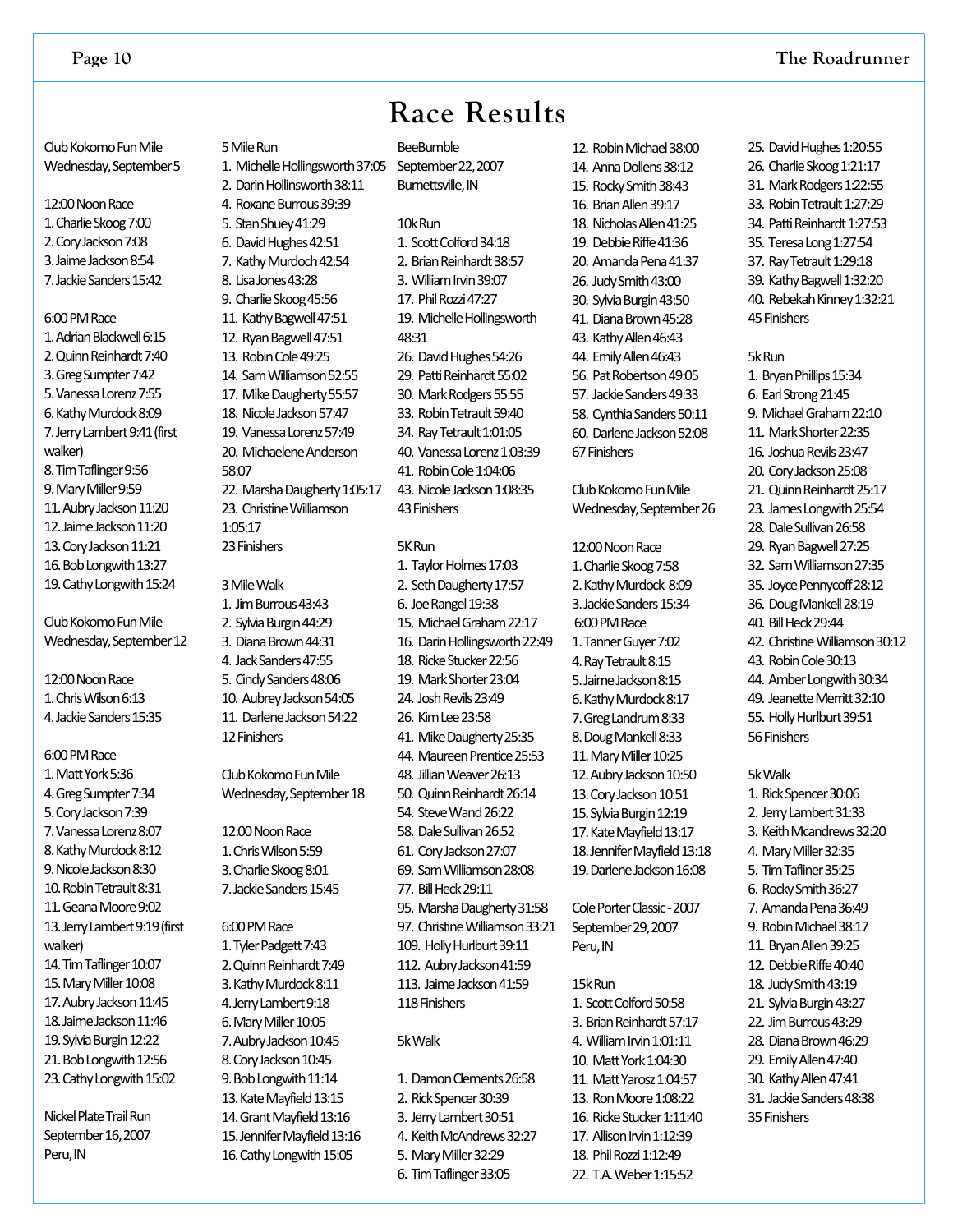### **2007 Points Standings**

Races scored include the JN Amboy, Ultimate Challenge, Old Ben, Race for the Cure, JN Jackson Morrow, Composer Classic, Trojan Trot, JN Greentown, Relay for Life, Race for Grace, Haynes Apperson, Ironhorse, Panther Prowl, JN converse, Age-graded, BeeBumble, **Cole Porter, and any one marathon, half‐marathon or volunteer.**

#### Runners

Women

#### 0‐12

Victoria Christenson 1-20H Aubrey Jackson 1-20

#### 13‐19

Sarah Lee 12-172H Vanessa Lorenz 8-103V Amber Longwith 8-102 Katie Hollingsworth 5-77 Laura Bauson 4-70 Annina Gruber 4-67 Nicole Parry 4-57 Nicole Jackson3‐44V Waverly Neer 2-40 Katie Christenson 1-20H Emily Christenson 1-20H Mindy Tetrault 1-20V

#### 20‐24

Holly Hurlburt 5-87 Sarah Bauson 4-80H Grace Bauson 3-50H Megan Green 1-20 Jamie Jackson 1-20 Stephanie Overman 1-20H

#### 25‐29

Kathleen Bagwell 13-222H Allison Irvin 11-190H Jillian Weaver 9-118 Rebekah Kinney 8-116H Justine Eads 6-81H Karen Bush 5-67H Kelly Wright 2-40HV Shannon Reinagle 2-30H Brianne Boles 2-28H Michelle Tetrault 1-20V

#### 30‐34

Darcie York 9-155H Jeanette Merritt 9-137H Geana Moore 5-70 Amy Piazza-Graves 4-70H Robyn Pagington 3-60 Lisa Stucker 1-12 Dona Smith 1-10

#### 35‐39

Heather Weber 9-160HV Lisa Jones 9‐157H Teresa Long3‐60H Lisa Birkhimer 2-30H Tami Moore 1-20H

Stella Rood 1-20 Gina Sheets 1-20M Shelly Wyman 1-15 Jennifer Mayfield 1-10

40‐44 Michelle Hollingsworth 13-250H Patti Reinhardt 13-215MHV Kim Anderson 1-20H

45‐49 Roxane Burrous 6-120MH Cassie Bauson 5-95H Maureen Prentice 4-67H Sandy Knowland 3-50H Cheryl Marner 3-45H Carla Yerkes 2‐40H

#### 50‐54

Robin Tetrault 13-215MHV Lorene Sandifur 11-200HV Robin Cole 12-157 Vicki Boles 5-95H Christine Williamson 6-94 Jill Parry 4-67V Debra Perkins 2-32H Marsha Daugherty 2-30

#### 55‐59

Joyce Pennycoff 15-290HV Rhenda Acton 12-190HV Kathie Barnett 2-30V Barb Wand 2-30V Anne Wiles 2-30V Shirley Wilson 1-10

#### 60‐64

Kathy Murdoch 4-80 Doris Griffith 3-55V Susan Gerhart 2-40H Trudy Pierce 1-20H

#### Men

#### 0‐12

Joshua Revils 9-170 James Longwith 8-124 Quinn Reinhardt 7-110V Waylon Coulter 2-40 Nicholas Webster 1-20H

#### 13‐19

Mason McGovern 7-125 Brandon Sheline 5-100 Jordan Lee 6-94H Jesse Bauson 5-82MH

Kaleb Hollingsworth 4-55 Peter Bauson 4-54H Tony Robinette 2-32 Kyle Starich 2-22 Keith Bauson 2-20 Carl Christenson 1-20H Andrew Swinehart 1-20H Sam Williamson, Jr. 1-20 Matthew Robertson 2-19 Ben Bradshaw 1-10

#### 20‐24

Bryan Phillips 3-60 Justin Ashcraft 2-40 Kevin Callaghan 1-20H Zach Overman 1-20H Brett Sanders 1-10

#### 25‐29

Mark Eads 6-110H Seth Daugherty 2-40 Matt Yarosz 2-40 Nathan Hovermale 2-35 Cory Jackson 2-30

#### 30‐34

Matt York12‐205H Ryan Bagwell 12-161 William Irvin 9-155H Keith Hill 9-125H Christopher James 7-120H David Reinagle 4-50H Ryan Hanlon 2-17

#### 35‐39

Scott Colford 12-230MH T.A.Weber 11‐145H Scott Riggle 7-117H Jeff Kuczera 6-105 VernonGraves 8‐104H Michael Lake 8-91H Donny Smith 6-79H Mitch Reeves 1-20H Travis Sheets 1-20H Dennis Ball 2-19 Michael Rood 1-15

#### 40‐44

Brian Reinhardt 15-265MHV MichaelGraham17‐247HV Dana Neer 9-170HV Darin Hollingsworth 13-155H Ron Moore 7-107H Dan Lutes 3-60MH Brandon Mink 3-40 Mark Webster 2-30H Mike Williams 2-30H

Shawn Mayfield 1-20H Don Rogers 1-9

#### 45‐49

Al Hochgesang 9-160 Kim Lee 11-160H Ken Swinehart 11-143HV EricMathew9‐131MH Phil Rozzi 7-125M Mark Rodgers 7-99H Ray Tetrault 4-64HV Byron Bundrent 3-60 Bill Bauson 3-37H Mike Jones 2-32H Gary Jewell 1-20V Brent Marner 1-20H Greg Sumpter 1-20M

#### 50‐54

Earl Strong14‐270MH Mark Shorter 17-269H Mike Deardorff 13-164HV Jerry Meiring 9-98 Greg Townsend 7-94MV Russ Hovermale 6-69 Don Gifford 3-55H Dave White 3-50HV Michael Campbell 2-40MH Tom Sheridan 2-17

#### 55‐59

Ricke Stucker 17-265 Joe Rangel 11-220 Charlie Skoog 12-151V Tom Miklik 8-112HV Phil Leininger 6-80H Steve Wand 5-74HV Fred Chew 3-50H John Wiles 3-50HV Steve Kilcline 3-41V Chris Smith 1-10 Bill Cox 1-9

#### 60‐64

David Hughes 10-185M Doug Mankell 7-120H Sam Williamson, Sr. 6-102 Bill Barnett 3-50V Walter Brown 2-30

#### 65‐69

Stan Shuey 12-215 Dale Sullivan 10-156 John Norris 8-145H Charles Johnson 1-20H Darrell Pennycoff 1-12

70+ Bill Heck 9-175V Robert Cupp 11-167 Riley Case 3-60

#### **Walkers**

49‐

Mary Miller 16-300H Amanda Pena 16-237V Debbie Riffe 16-172V Jane Inman 13-170HV Raye Jean Swinehart 11-132HV Emily Allen 11-91 Cara Lee 4-45H Becky Christenson 2-32H Karen Jewell 1-20V Darlene Jackson 2-16 Carol Savage 1-6

#### 50+

Sylvy Bledsoe 11-220HV Sylvia Burgin 16-217H Judy Smith 13-196HV Pat Robertson 13-146HV Diana Brown 9-101 Kathy Allen 10-95 Cynthia Sanders 9-87V Anna Dollens 3-60 Angela Lorenz 4-36 Diane Gifford 1-20

#### 49‐

Brian Allen 15-240HV Steve Inman 12-240HV Nicholas Allen 5-71 Tim Revils 3-37 Bruce Savage 1-10

#### 50+

Rick Spencer 14-270H Keith McAndrews 14-216MH Tim Taflinger 17-215H Jerry Lambert 14-175HV Rocky Smith 12-139HV Jackie Sanders 15-126V Robin Michael 10-111MH Milt Brown 7-69V Russell Fox2‐35H Toney Lorenz 4-32 John McGinty 3-25 Melvin Hobbs III 1-20H Jim Burrous 3‐18 John Robertson 2‐15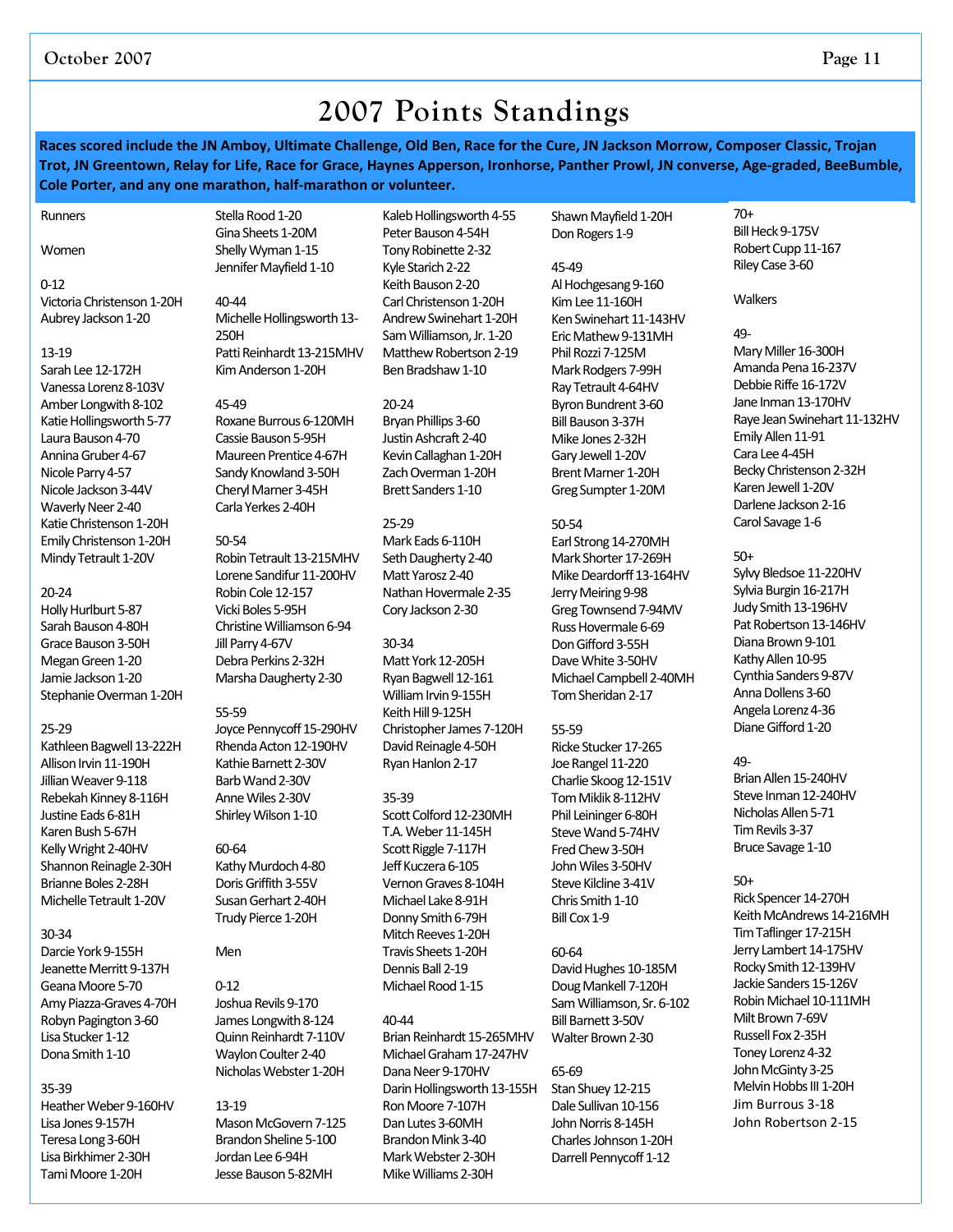### **Cole Porter Classic XXI**

#### **By Brian Reinhardt**

For those of you who couldn't make it up this year for the Cole Porter you sure missed a good one. It couldn't have been more perfect weather for a fall race and 135 about since there are 3 races. I'll start with of us got to enjoy it. For those that ran the 15k the Nickel Plate Trail (NPT) was beauti‐ ful and nicely swept (darn walnuts are a nightmare when I'm running in the dark every morning! LOL). Whether running in the sun or the shade it was just amazing the whole way.

The Peru Rotary Club puts on the Cole Porter every year and in most recent years the money raised has gone directly to the improvement of the NPT. Since only 20% of ner. any improvements have to be made to se‐ cure either a DNR or INDOT grant the dol‐ lars raised goes a long way towards giving us a wonderful place to run, walk, bike, etc.. Plans are to have nearly a third of the 40 will be paved as early as this month! Good stuff happens because of this race and we

should give everyone involved a very big thank you!

There are all kinds of winners to talk the 15k where Scott Colford dominated from the very beginning. He ran away from the crowd with an impressive 50:58 for the flat and fast 15 kilometers. The women's race wasn't won by a club runner and that doesn't seem to happen that often.

In the 5k run club runner Bryan Phillips also dominated with an also impressive 15:34—right at a 5 min per mile pace! Again the women's race was not won by a club run‐

In the 5k walk Rick Spencer (30:06) and Mary Miller (32:35) were the winners. Both times were very good and this nice flat course gives that opportunity every time.

miles done by next year and another 3 miles some of these longer events. We don't have I'd love to see more club runners train for too many of them on our race calendar be‐ cause they aren't as popular, but if more of us

do them I think they'll start to return. At one time the typical distance for a race was a 10k and we hardly even see them any‐ more. It's great to see more and more folks out there running and walking, but it'd be even more fun to see them out there ac‐ cepting a challenge to work even harder to improve not only fitness, but endurance as well. Mark this one on your calendar for next year (tentatively scheduled for Sep‐ tember 27) and plan to be there to support an awesome event and an awesome trail. Remember, if you train for and run the 15k you'll get to spend almost half of it on the NPT!

I also want to extend an extra special thank you to Amy Black. She takes photos for a lot of our races so I can get out there and run and I really appreciate it. She really seems to enjoy it if the picture count is any indication—516 for the Cole Porter!



**Top row (left to right): Bryan Phillips, Bill Heck, and Rick Spencer.** 

**Bottom row (left to right): Rocky Smith, Jeanette Merritt, Michael Graham, and Robin Cole.**